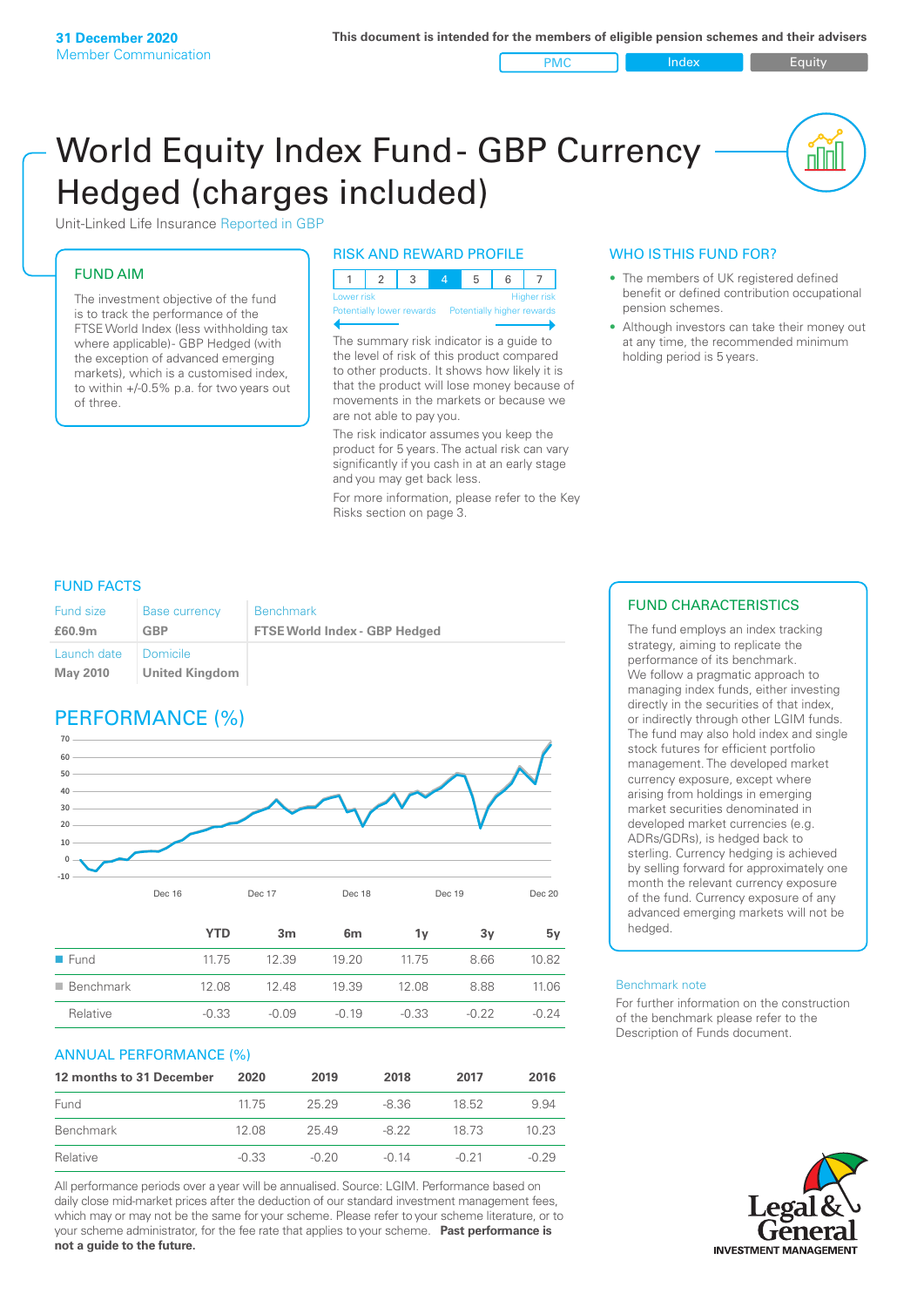Unit-Linked Life Insurance Reported in GBP

# PORTFOLIO BREAKDOWN

All data source LGIM unless otherwise stated. Totals may not sum due to rounding. In order to minimise transaction costs, the Fund will not always own all the assets that constitute the index and on occasion it will own assets that are not in the index.



# SECTOR (%)

| $\blacksquare$ Technology  | 22.2 |
|----------------------------|------|
| $\blacksquare$ Financials  | 17.3 |
| $\blacksquare$ Industrials | 13.2 |
| ■ Consumer Services        | 120  |
| ■ Health Care              | 117  |
| Consumer Goods             | 11.4 |
| ■ Basic Materials          | 41   |
| $\Box$ Oil & Gas           | 2.9  |
| $\blacksquare$ Utilities   | 2.9  |
| $\Box$ Other               | 2.3  |
|                            |      |



| $\blacksquare$ Large | 80.7 |
|----------------------|------|
| $\blacksquare$ Mid   | 19.3 |

■ Top 10 holdings 15.9% Rest of portfolio 84.1% No. of holdings in fund 2,620 No. of holdings in index 2,567

| Apple Inc                          | 39             |
|------------------------------------|----------------|
| Microsoft Corp                     | 3.1            |
| Amazon.Com Inc.                    | 2.5            |
| Facebook                           | 12             |
| Tesla Inc                          | 10             |
| Alphabet CI A                      | 1 <sub>0</sub> |
| Alphabet CI C                      | 09             |
| Taiwan Semiconductor Manufacturing | 0 S            |
| Johnson & Johnson                  | 08             |
| JPMorgan Chase & Co                |                |
|                                    |                |

# COUNTRY (%)

|           | <b>United States</b> | 61.0 |  |
|-----------|----------------------|------|--|
|           | Japan                | 8.0  |  |
| <b>43</b> | United Kingdom       | 4.4  |  |
|           | France               | 3.1  |  |
|           | Germany              | 2.8  |  |
| G         | Switzerland          | 2.7  |  |
|           | Canada               | 2.6  |  |
|           | Australia            | 2.3  |  |
|           | Korea                | 1.9  |  |
|           | Other                | 11.3 |  |
|           |                      |      |  |



comprises 25 fund managers, supported by two analysts. Management oversight is provided by the Global Head of Index Funds. The team has average industry experience of 15 years, of which seven years has been at LGIM, and is focused on achieving the equally important objectives of close tracking and maximising returns.